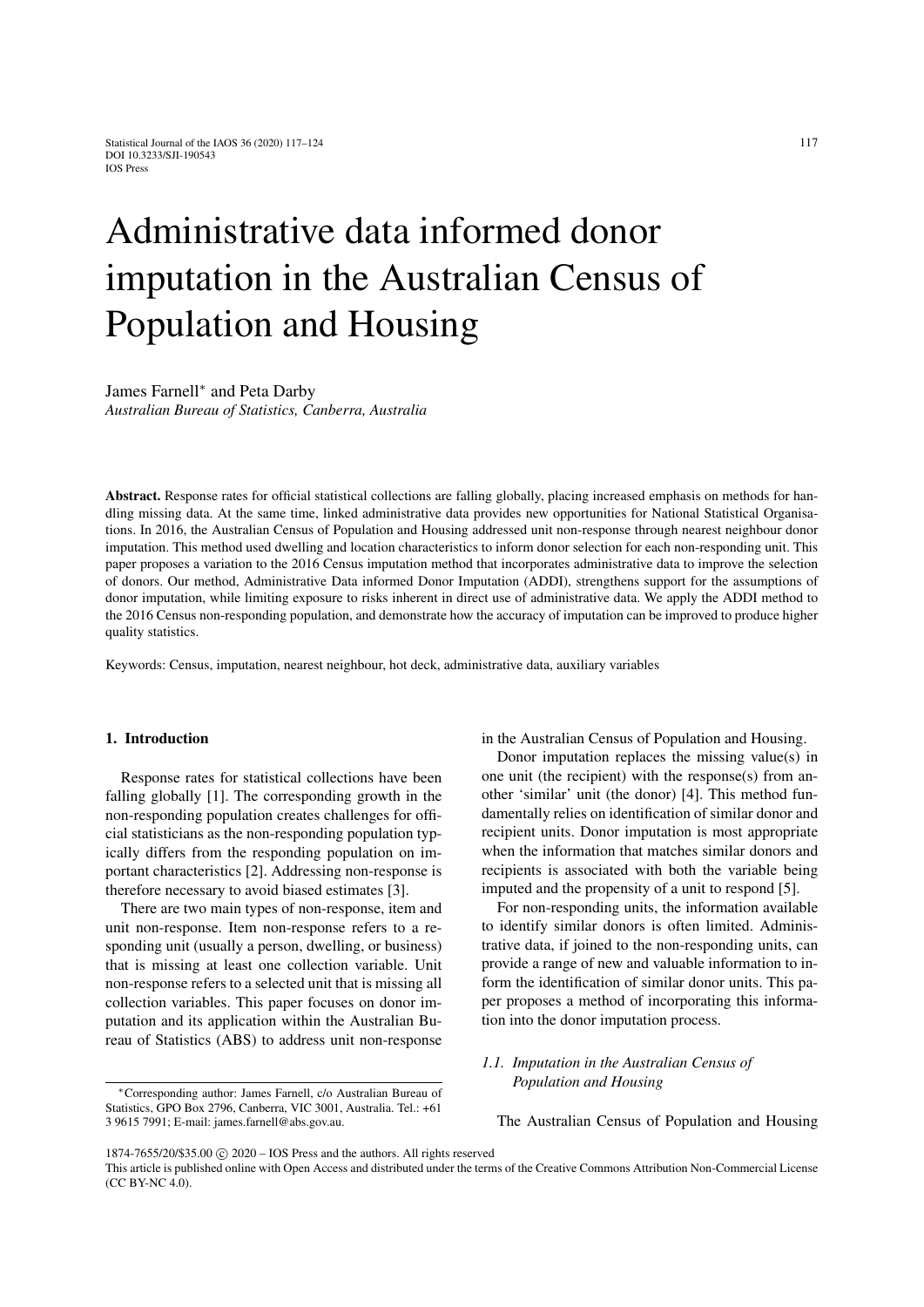(the Census) collects information on the number of people and dwellings in Australia on Census night, and their basic demographics and characteristics. The Census is followed by the subsequent Post Enumeration Survey (PES), which is conducted after the Census enumeration period to provide an independent assessment of the coverage of the Census [\[6\]](#page-6-5).

The Census is conducted based on place of enumeration, rather than place of usual residence. For private dwellings, Census responses are typically submitted at a dwelling level, containing data on all people present at the dwelling on Census night. A non-responding unit in the Census is a dwelling from which no valid response was received and that was identified by enumeration efforts as in scope and occupied on Census night.

Unit non-response in the 2016 Census was treated by imputation [\[7\]](#page-6-6). The method used is outlined below:

- 1. Information on all dwellings, such as dwelling structure (for example, a house or apartment), dwelling location (for example, a residential neighbourhood or retirement village) and geographic area, is compiled from the Census frame (which is based on the ABS Address Register [\[8\]](#page-6-7)). This information is confirmed during enumeration, or collected where it was not available on the Census frame.
- 2. Imputation classes are constructed, stratifying dwellings by dwelling structure and dwelling location. Within an imputation class, nonresponding dwellings (recipients) are matched to responding dwellings (donors) by the proximity of their geographic area. Random selection is used to pick a single donor dwelling from multiple eligible dwellings with the same proximity.
- 3. The number of people, and their age, sex, marital status and place of usual residence, from the donor dwelling is duplicated into the recipient dwelling. No other data items are imputed.

This method is a combination of random hot deck and nearest neighbour imputation [\[9\]](#page-6-8). Within each imputation class, geographic area is used to identify nearest neighbour donors. When there is only one nearest neighbour unit identified, it is selected as the donor. When there are multiple, equidistant nearest neighbour units identified, the donor is randomly selected from this pool.

In 2016, the Census dwelling response rate was lower than that in the 2011 and 2006 Censuses, resulting in higher rates of unit imputation. The 2016 PES indicated that the age distribution of the imputed population was skewed compared to that of the nonresponding population [\[10\]](#page-6-9). This result indicates that the selection of donors based on dwelling information (dwelling structure, dwelling location and geographic area) could be improved. The implicit assumptions made by the imputation method regarding the mechanism for response missingness would be better supported by enhanced selection information.

#### *1.2. Missingness and imputation theory*

Addressing non-response requires assumptions about the underlying mechanisms for response missingness. The simplest methods, such as complete case analysis, make the assumption of Missing Completely At Random (MCAR). This requires that the missingness is independent of all variables in the data set [\[3\]](#page-6-2). For social surveys, non-response analysis studies indicate that this is rarely a valid assumption [\[2\]](#page-6-1).

Donor imputation relies on the more plausible Missing At Random (MAR) assumption. This requires that the missingness depends only on the observed variables and is independent of the unobserved, missing variables [\[11\]](#page-6-10). In non-response cases with many observed variables, such as item non-response, this can be a reasonable assumption. That is, when a range of information about the unit has been collected and only a particular item is missing, it can be reasonable to assume that the missingness depends on the range of collected information, and not on the missing item. This is particularly the case when the missing item can be implicitly modelled by other collected items.

For unit non-response, the only observed variables are those on the Census frame and other information collected during enumeration (see Section 1.1). It is difficult to support the assumption that unit missingness depends only on limited information about the dwelling, and not on other information such as the characteristics of the people resident at the dwelling.

The non-responding units in the 2016 Census were imputed under the MAR assumption with the observed variables of dwelling structure, dwelling location and geographic area. The PES found that non-response bias remained in the age estimates, which indicates that the MAR assumption was not well supported.

To address non-response bias through imputation, it is necessary to select observed variables that are strong predictors of the imputed variables and the propensity for a unit to respond [\[5](#page-6-4)[,9\]](#page-6-8). Administrative data, if joined to the Census frame, provides more observed variables for non-responding units, which can lend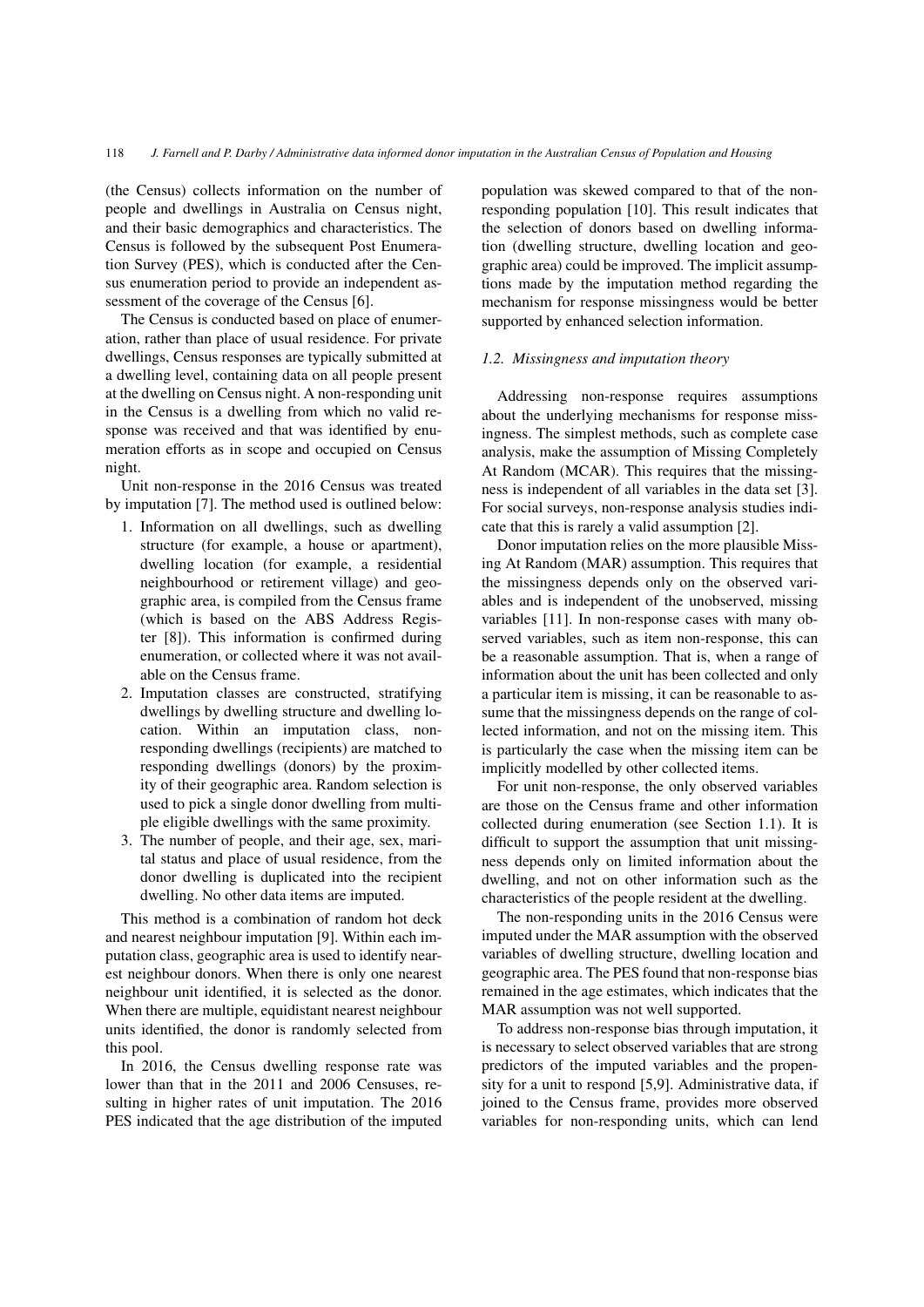strength to the MAR assumption and provide more predictive match variables for nearest neighbour imputation.

There are many different imputation methods avail-able [\[4\]](#page-6-3). The method of  $k$ -nearest neighbour imputation involves imputing the missing value  $\psi$  with the average value of the  $k$  units most similar to the recipient unit on certain observed variables  $x$ . So long as  $x$ is predictive of  $y$ , units that are similar in  $x$  should be similar in  $y$ . While  $k$ -nearest neighbour is optimal under certain conditions [\[12\]](#page-6-11), the imputed average values can result in inconsistent data relationships or violate editing rules. A common adaptation, used in the 2016 Census, is to randomly select a single donor from within the pool of nearest neighbours [\[5\]](#page-6-4). Hot deck imputation can be expressed as a limited case of the more general case of k-nearest neighbour imputation [\[9\]](#page-6-8).

## *1.3. Administrative data in Australia*

Administrative data is becoming increasingly available to, and sought after by, National Statistical Organisations (NSOs). Administrative data has been investigated in multiple applications for its ability to enhance statistical collections and releases [\[13\]](#page-6-12). The increased prevalence of, and continued improvements in, data linkage is a key enabler for these new approaches. Using administrative data in a methodologically sound manner presents a new challenge to NSOs: to maintain all dimensions of data quality while using data collected for non-statistical purposes. Generally, there are some quality challenges inherent in the use of administrative data for official statistics, which are discussed in detail in a number of papers [\[14,](#page-6-13)[15\]](#page-7-0).

Some common limitations of administrative data include:

- Coverage bias: administrative data typically contains information about people interacting with a particular organisation or service. This usually results in incomplete or biased coverage of dwellings, and people within dwellings, compared to the general population.
- Stale data: administrative data custodians typically do not always remove stale or outdated data from their records. When people stop interacting with the relevant organisations or services, their information can remain on the administrative data for prolonged periods. This can create challenges when, for example, a person starts to interact again, and outdated and current records appear to co-exist on the data.
- Enumeration basis: administrative data sources, and particularly government data sources, typically hold information with respect to usual residence (given people are less likely to register for government services in temporary or shortterm accommodation). This can present challenges when comparing such data sources to data collected on a non-usual residence basis, such as the Census, which is conducted on a place of enumeration basis.
- Location data: addresses in administrative data are often obtained for communication purposes. This results in data appearing at locations such as mailing addresses and post office boxes, and clustering at locations such as taxation accountant offices. These locations are typically not the locations of interest for official statisticians.

These limitations can be treated in various ways (see Section 2.1), although may not be able to be removed completely. Maximising the value of administrative data in official statistics requires adoption of methods that account for these limitations.

# 2. Methods

We propose an improvement to the 2016 Census unit imputation approach by drawing upon the strengths of administrative data. Our method, Administrative Data informed Donor Imputation (ADDI), incorporates administrative data to inform the choice of donors in donor imputation. Similar to the 2016 Census imputation approach, the ADDI method follows a nearest neighbour approach in combination with random hot deck imputation.

There are five main steps to implement the ADDI method:

- 1. Preparation of administrative data: cleaning and manipulating the data into a useful format;
- 2. Data linkage: joining the Census and administrative data at a unit record level;
- 3. Selection of match variables: determining which variables will be used to identify 'similarity' between donor and recipient units;
- 4. Selection of donors: using the match variables to identify an appropriate donor pool and donor for each recipient unit;
- 5. Imputation of variables: duplicating selected Census data from the donor unit to the recipient unit.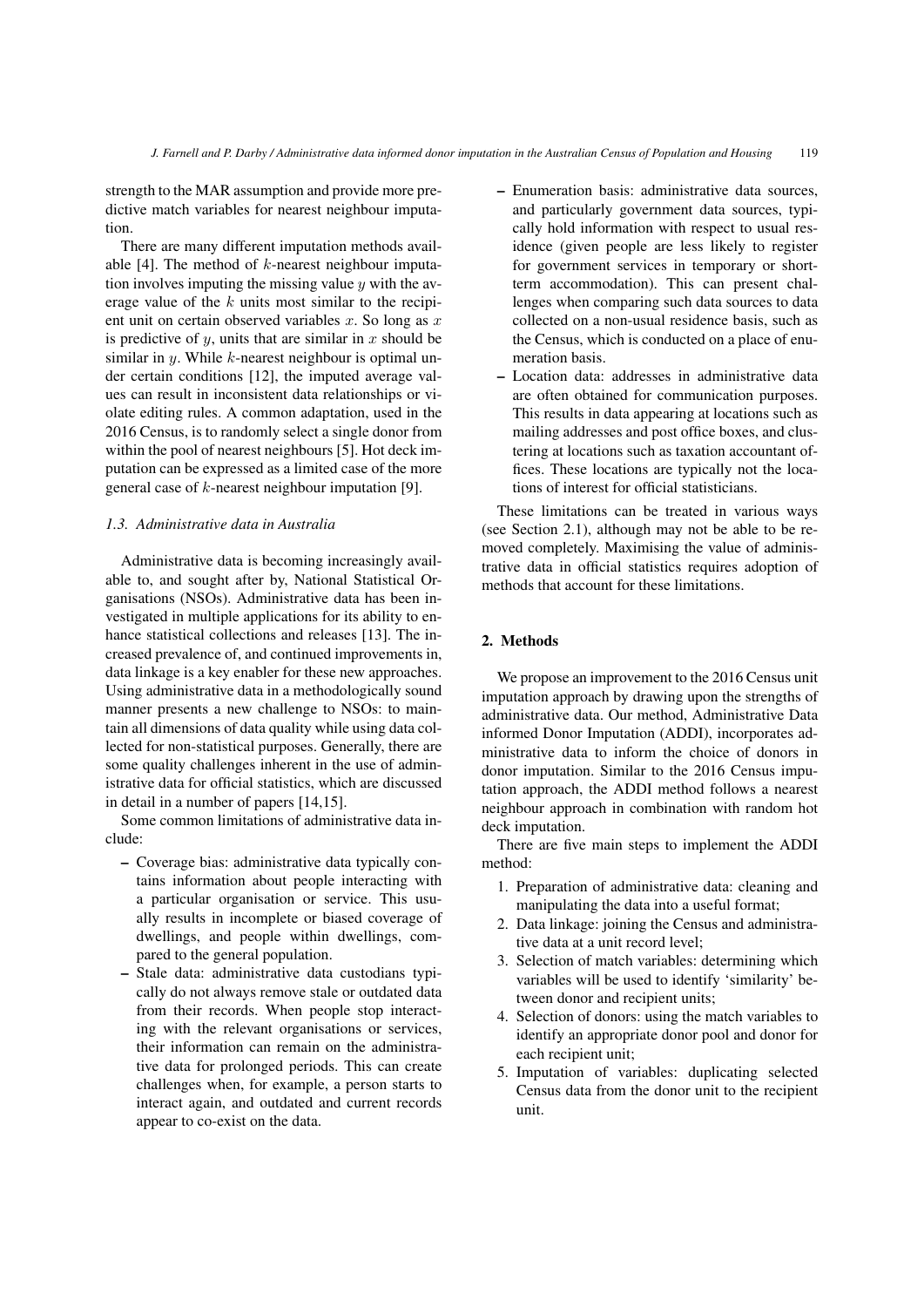The steps are explored in more detail in the following sub-sections.

## *2.1. Preparation of administrative data*

Firstly, administrative data sources and variables that will provide information about the population of interest must be identified. For our analysis, the population of interest are those dwellings and people that were in scope of the 2016 Census. We identified two specific administrative data sources that have considerable coverage of this population: taxation and welfare government data.

The taxation data contains demographic and address information about people receiving a taxable income and certain other people. It also may contain a measure of the number of people (such as spouse and dependent children) who are assumed to reside at the same address. The data we used covers approximately 75 percent of the total Australian population and approximately 82 percent of Australian residential addresses. The coverage is skewed toward the demographics of the labour force, with reduced coverage outside of ages 18 to 55 years.

The welfare data contains demographic and address information about people receiving welfare payments. It also contains details of the category of welfare payment. The welfare payments have different eligibility requirements (such as the age and number of dependent children) so provide proxy demographic information for some non-recipients. The data we used covers approximately 73 percent of the total Australian population and approximately 77 percent of Australian residential addresses. Welfare data represents people receiving benefits, which is broadly families, pensioners, tertiary students, and low-income earners or unemployed people.

Once identified, the administrative data required cleaning and manipulation to address some limitations (see Section 1.3), and enable it to be used for statistical purposes. Preparation of the taxation and welfare data included the following activities:

- Coding information to standard categories or values. For example, encoding address text to standardised address identifiers, and coding date of birth to age in years at the time of the 2016 Census.
- Quality assurance of the data to identify, understand and, if possible, remove data issues. For example, removing duplicate records, records with no information, and outdated records with no ev-

idence of recent interactions with the government services.

- Scoping the data to the population of interest. For example, removing records that represent people that were not in Australia or were deceased on Census night.
- Structuring the data in a useful format and deriving relevant variables. For example, summarising the person level administrative data at address level, such as deriving the count of males and females by age group at each address.

Once these activities were conducted, the clean and structured address level data from each administrative data source were ready to be combined through data linkage.

## *2.2. Data linkage*

There are a number of ways to link or join data, which vary in complexity [\[16\]](#page-7-1). For our analysis, the administrative and Census data were joined at the address level through match-merges of the standardised address identifiers (see Section 2.1). This is an operationally simple process to implement and followed the standard ABS procedures to ensure confidentiality, including the separation principle [\[17\]](#page-7-2). Identifying information (such as name and raw address) was not available to us and was not used for our analysis.

Once the Census and administrative data were joined in this way, approximately 90 percent of the occupied private dwellings on the Census had some administrative data attached.

#### *2.3. Selection of match variables*

The administrative data join provides a wealth of variables to inform the choice of similar donors, but introduces a challenge in handing the increase in dimensionality, and incomplete coverage. As outlined in Section 1.2, the selection of appropriate match variables is integral to the effectiveness of donor imputation.

There are approaches to selecting match variables that utilise modelling to manage dimensionality, such as creation of a composite metric. This metric can reflect a modelled value of the variable to impute, such as a modelled age, or reflect the propensity of a unit to respond [\[5\]](#page-6-4). Alternatively, match variables can be selected manually, given some knowledge and analysis of the available variables. This latter, manual approach was implemented in our analysis.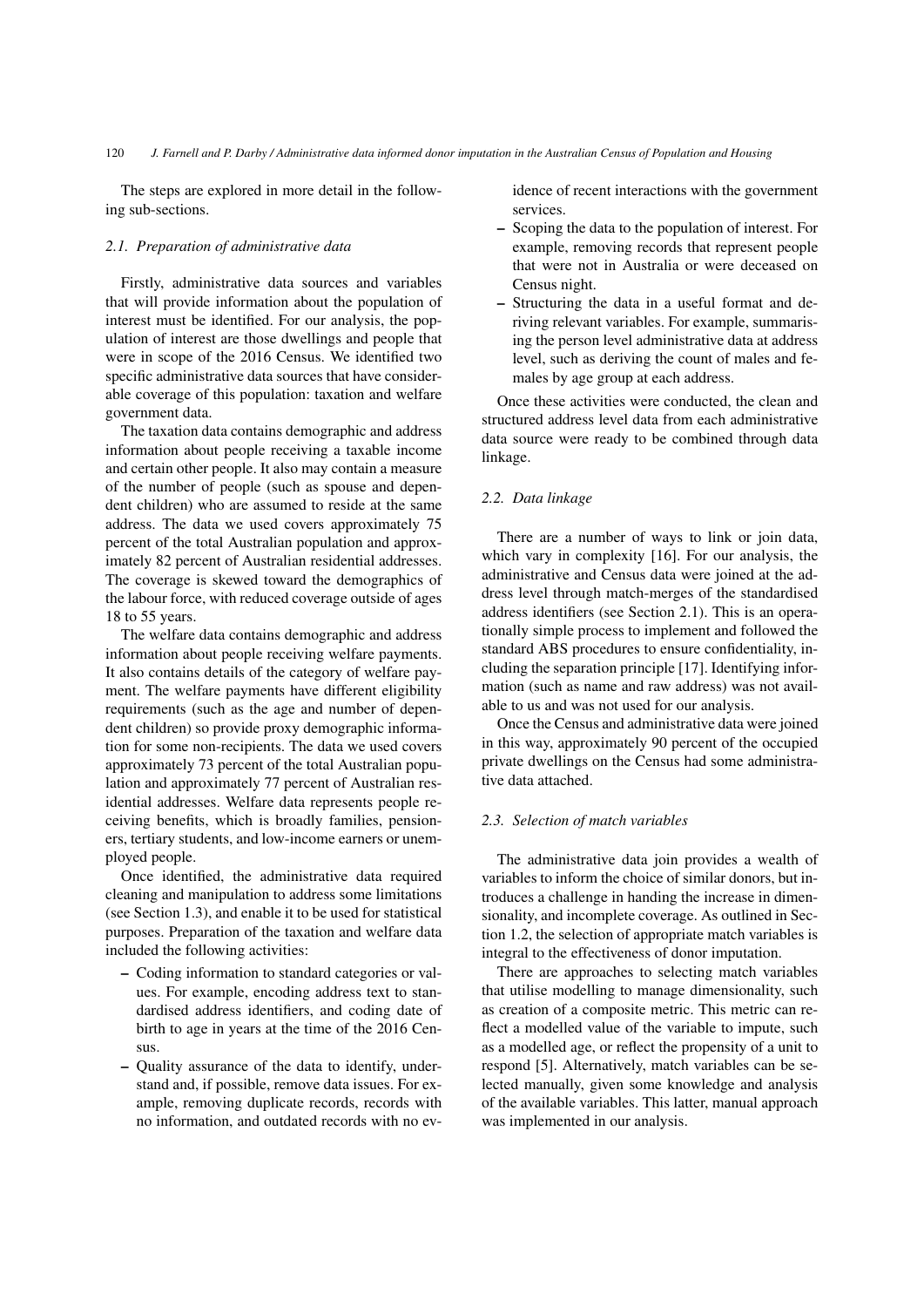The administrative data sources we used contained basic demographic variables, including age and sex. Our analysis indicated that the administrative age and sex variables were strong predictors for the 2016 Census age and sex variables among the responding population. In addition, age and sex are typically highly correlated with response propensity [\[2\]](#page-6-1). As the administrative age and sex variables are associated with variables being imputed (age and sex) and the propensity of a unit to respond, they are expected to be suitable match variables (see Section 1.2). We selected four variables (age and sex from each administrative data source) as match variables. This approach to selection constrains the number of match variables to grow linearly with the number of administrative data sources, rather than with the number of variables on each source.

The incomplete coverage of the administrative data sources we used meant that administrative data was not available for every non-responding unit. The coverage of administrative data is typically not random, and reflects real-world differences about the people who interact with particular organisations or services (see Section 1.3). Our analysis of linked administrative and 2016 Census data showed that whether or not a unit was represented on administrative data was associated with basic demographics and characteristics of the people resident. That is, responding units grouped by coverage or missingness on each administrative data source are more homogenous (in terms of Census age and sex) than the responding population as a whole. To capture this, we derived two administrative coverage indicator variables and selected these as match variables.

In summary, the administrative match variables we selected were the coverage indicator variables and the administrative age and sex variables. The 2016 Census match variables (dwelling structure, dwelling location, and geographic area) were kept to enable geographically close matches, and to improve matching for non-responding dwellings without linked administrative data.

## *2.4. Selection of donors*

Once the match variables were determined, donor units were selected for each recipient unit through a combined nearest neighbour and hot deck approach. Firstly, dwelling structure and dwelling location were used to form imputation classes. Within each imputation class, nearest neighbour units were identified using geographic area, administrative age and sex variables, and the coverage indicators. When a single nearest neighbour unit was identified, this unit was selected as the donor. When multiple, equidistant nearest neighbour units were identified, the donor was randomly selected from this donor pool.

Our nearest neighbour selection prioritised the coverage indicator and the administrative sex variable, followed by the proximity in administrative ages within the dwelling, and then proximity of geographic area. For simple integration into existing systems, we implemented the nearest neighbour selection through an iterative matching process. We classified the administrative age variables into age-range frequency bins at the dwelling level, and identified donors with exact matches to the recipient's age-range frequency bins, coverage indicators, and smallest geographic area. If no exact match donors were found, we iteratively expanded the geographic matching area. This resulted in approximately 84 percent of non-responding units receiving a donor. For units without a match, we broadened the age-range frequency bins, and repeated the iterative geographic area search. Over two incrementally broader age-ranges, this resulted in approximately 14 percent of additional donor matching. Finally, for the remaining unmatched non-responding units (approximately 2 percent), we searched for nearest neighbour donors based on geographic area within the imputation classes (similar to the 2016 Census imputation method).

This nearest neighbour selection method can also be implemented via an explicit distance function, with higher relative weights for the coverage indicator and sex variables than those for the age variables and geographic area. The two approaches are equivalent when age-range frequency bins are utilised [\[5\]](#page-6-4).

### *2.5. Imputation of variables*

Once a donor was selected, the donor unit's Census responses were used to replace the recipient unit's missing Census responses (for the items imputed on the Census: age, sex, marital status, and place of usual residence). The administrative data was only used to inform the selection of the donor and was not incorporated into the recipient's imputed Census data. This is important as it reduces the exposure of the Census to the risks of the administrative data.

One such risk is the quality of the administrative data. Unlike some more aggressive uses of the administrative data, such as direct substitution, the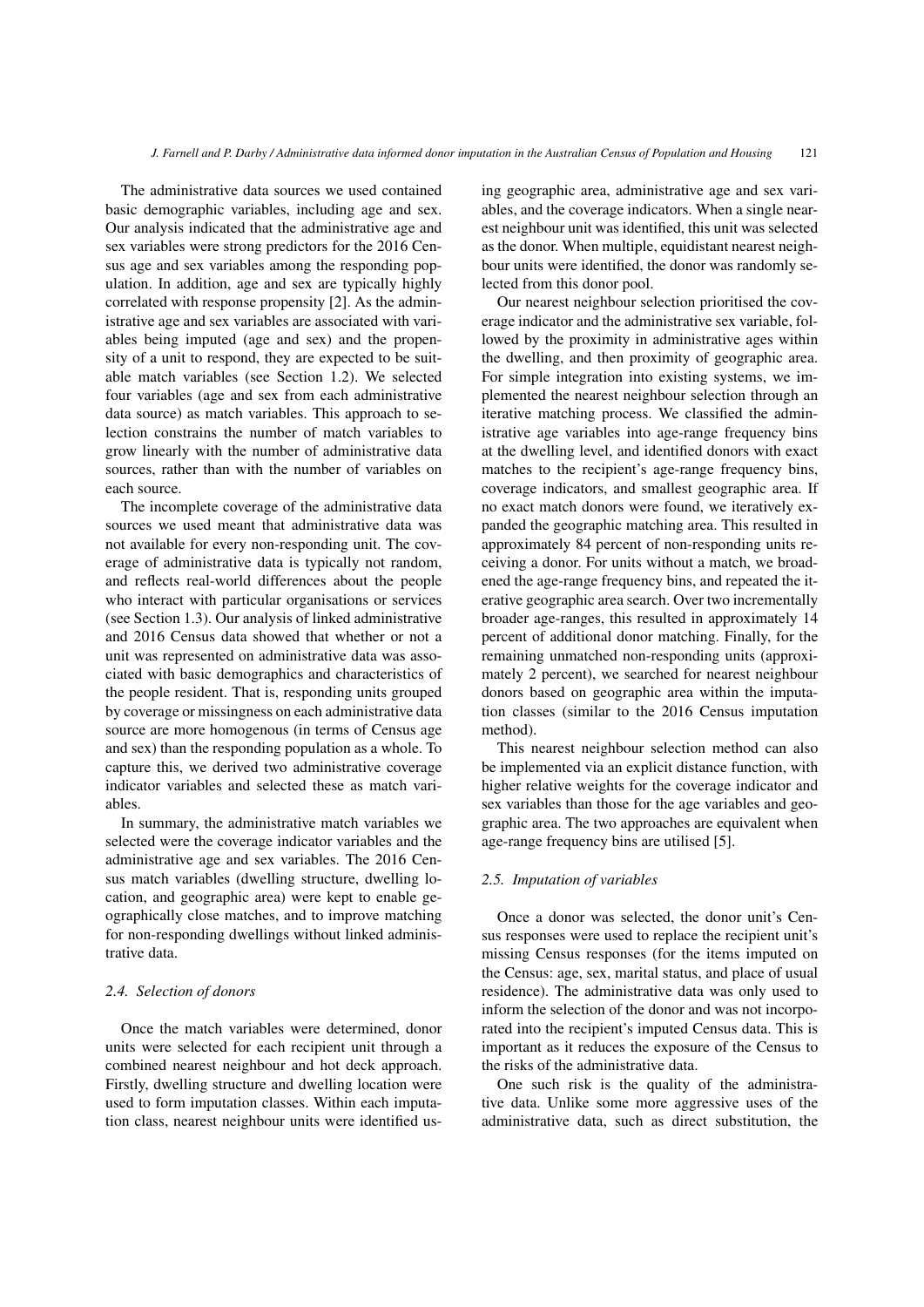

<span id="page-5-0"></span>Fig. 1. Age distributions for the non-responding unit imputed population – 2016 PES population estimate, the 2016 Census imputation method and the ADDI method. Note: The PES Estimation shading illustrates one and two standard errors. Note: The 2016 Census imputation and ADDI methods are stochastic. Results for one implementation of each method are shown. Source: ABS data.

ADDI method makes no assumption on the accuracy or completeness of the administrative data. The ADDI method, however, requires the more reasonable assumption that the characteristics of responding and non-responding units are similar, provided that they have similar administrative data.

Additionally, the unit non-response imputation occurs after the preliminary editing checks in the Census processing workflow. Therefore, no additional editing is required for the imputed records (which would be the case if the administrative data were imputed).

## 3. Results

The ADDI method was implemented to re-impute non-responding units in the 2016 Census. Our results were compared to the results of the 2016 Census imputation method and the 2016 PES. The PES results provide an estimate of the non-responding population that is independent to the Census. Imputation results that are closer to the PES results are indicative of less non-response bias, and better support of the MAR assumption.

As seen in Fig. [1,](#page-5-0) our results match the PES estimates more closely than the 2016 Census imputation method for all ages. The improvement is greatest between the ages of 18 to 55, corresponding to the highest coverage in the administrative data. The ADDI method draws strength from administrative data, so has less impact on populations not covered in the data sources utilised. Importantly, it does not do worse than the 2016 Census method for uncovered populations. This highlights the importance of identifying suitable administrative data sources (see Section 2.1).

#### 4. Conclusions

Donor imputation is implemented in the Census to address unit non-response. However, limited information is available about non-responding units to inform the selection of donor units, and to support the assumptions of donor imputation.

The ADDI method, proposed by this paper, incorporates administrative data to inform the selection of donors in donor imputation. Introduction of administrative data expands the range of information available to form match variables, with which donors are selected via a nearest neighbour approach. The Census data for donors is imputed into recipient units, which limits the exposure of the Census to the risks inherent in direct use of administrative data.

When applied to the 2016 Census non-responding population, the results of the ADDI method are closer to the 2016 PES population estimate than the results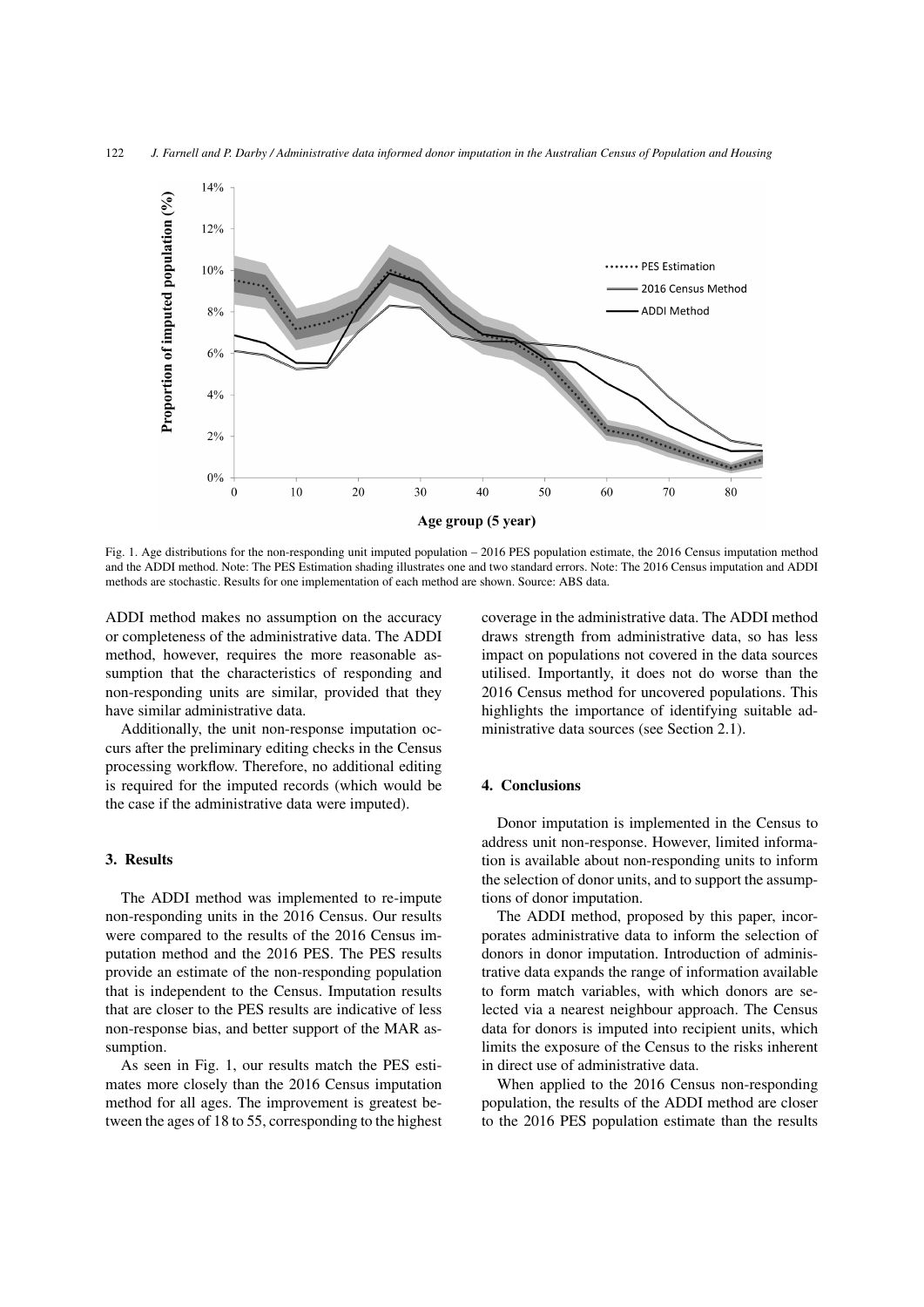for the 2016 Census imputation method. This indicates that the ADDI method further reduces non-response bias in the imputed population, through more predictive match variables and a more supported MAR assumption.

## *4.1. Areas of future research*

The research to date has demonstrated a number of benefits of the ADDI method. Focus areas of future research to enhance or further refine the method may include:

- Expansion of the range and coverage of administrative data sources used to form match variables. The ADDI method produced results closest to the 2016 PES results for the age range that had the most coverage on the administrative data sources. Incorporating additional administrative data sources with better coverage at other ages is expected to improve results for those ages.
- Use of composite metrics as match variables to inform the nearest neighbour selection of donors. Composite metrics can be produced from the administrative data variables to incorporate more information for the donor selection. The weighted contribution of each input variable can be determined through a regression of the administrative data on an informative Census variable for the responding population. This approach can simplify the selection of match variables and donors.
- Implementation of the ADDI method in combination with more direct methods such as administrative data substitution. This may be useful, for example, in situations where administrative data varies in quality, and therefore can be used for substitution for some but not all non-responding units.

#### Acknowledgments

We would like to thank Dr Siu-Ming Tam, Tania Mahoney, Nick Husek, Ben Ingram, Tamie Anakotta, and Ross Watmuff for their interest and support in helping us prepare this paper. We would also like to thank the ABS Census Futures team for their work on data access and preparation for the administrative data sources we used. Views expressed in this paper are those of the authors and do not necessarily represent those of the Australian Bureau of Statistics. Where quoted or used, they should be attributed clearly to the authors.

#### References

- <span id="page-6-0"></span>[1] Tourangeau R, Plewes TJ. Nonresponse in social science surveys – a research agenda. Washington, DC: The National Academies Press; 2013. 150. Available from: https://nap.edu/ 18293 DOI: 10.17226/18293.
- <span id="page-6-1"></span>[2] Groves RM, Couper MP. Nonresponse in household interview surveys. New York: Wiley; 2012.
- <span id="page-6-2"></span>[3] Little RJ, Rubin DB. Statistical analysis with missing data. 2nd ed. New Jersey: Wiley; 2002.
- <span id="page-6-3"></span>Scholtus S. Theme – Donor Imputation, In: Handbook on Methodology of Modern Business Statistics. Eurostat, Collaboration in Research and Methodology for Official Statistics, 2017 Aug 2 [cited 2019 Jan 12]. p. 10. Available from: https:// ec.europa.eu/eurostat/cros/content/imputation-donor-imputa tion-pdf-file\_en.
- <span id="page-6-4"></span>[5] Andridge RR, Little RJ. A review of hot deck imputation for survey non-response, Int Stat Rev [Internet]. 2010 Apr [cited 2019 Jan 12]; 78(1): 40-64. Available from: https://www.ncbi. nlm.nih.gov/pubmed/21743766 doi: 10.1111/j.1751-5823. 2010.00103.x.
- <span id="page-6-5"></span>[6] Australian Bureau of Statistics (AU). 2940.0.55.002 – Information Paper: Measuring Overcount and Undercount in the 2016 Population Census, Jul 2016 [Internet]. Canberra (AU): Australian Bureau of Statistics; 2016 Jul 1 [updated 2016 Sep 28; cited 2019 Jan 12]. Available from: https://www.abs.gov. au/AUSSTATS/abs@.nsf/Lookup/2940.0.55.002Main+ Features1Jul%202016.
- <span id="page-6-6"></span>[7] Australian Bureau of Statistics (AU). 2901.0 – Census of Population and Housing: Census Dictionary, 2016 – Derivations and imputations [Internet]. Canberra (AU): Australian Bureau of Statistics; 2016 Aug 23 [updated 2017 Oct 19; cited 2019 Jan 13]. Available from: https://www.abs.gov.au/ausstats/abs @.nsf/Lookup/2901.0Chapter29102016.
- <span id="page-6-7"></span>[8] Australian Bureau of Statistics (AU). 2008.0 – Census of Population and Housing: Nature and Content, Australia, 2016 – Address Register [Internet]. Canberra (AU): Australian Bureau of Statistics; 2015 Aug 20 [updated 2015 Dec 15; cited 2019 Jan 13]. Available from: https://www.abs.gov.au/aussta ts/abs@.nsf/Lookup/by%20Subject/2008.0∼2016∼Main% 20Features∼Collection%20operations∼93.
- <span id="page-6-8"></span>[9] Särndal CE, Lundström S. Estimation in surveys with nonresponse. West Sussex: Wiley; 2005.
- <span id="page-6-9"></span>[10] Harding S, Jackson Pulver L, McDonald P, Morrison P, Trewin D, Voss A. Report on the quality of 2016 census data. Canberra (AU): Australian Bureau of Statistics, Census Independent Assurance Panel; 2017 Jun 27. 70. [updated 2015 Dec 15; cited 2019 Jan 13]. Available from: https://www.abs. gov.au/websitedbs/d3310114.nsf/home/Independent+Assura nce+Panel/\$File/CIAP+Report+on+the+quality+of+2016+ Census+data.pdf.
- <span id="page-6-10"></span>[11] Rubin DB. Inference and missing data, Biometrika [Internet]. 1976 Dec [cited 2019 Jan 18]; 63(3): 581-92. Available from: https://www.jstor.org/stable/2335739 DOI: 10.2307/2335739.
- <span id="page-6-11"></span>[12] Hastie T, Tibshirani R, Friedman J. The elements of statistical learning. 2nd ed. New York: Springer; 2017.
- <span id="page-6-12"></span>[13] Wallgren A, Wallgren B. Register-based statistics – administrative data for statistical purposes. West Sussex: Wiley; 2007.
- <span id="page-6-13"></span>[14] Tam SM, Clarke F. 1351.0.55.054 – Research Paper: Big Data, Statistical Inference and Official Statistics, Mar 2015 [Internet]. Canberra (AU): Australian Bureau of Statistics; 2015 Mar 18 [updated 2016 Jan 27; cited 2019 Jan 13]. Available from: https://www.abs.gov.au/ausstats/abs@.nsf/mf/ 1351.0.55.054.